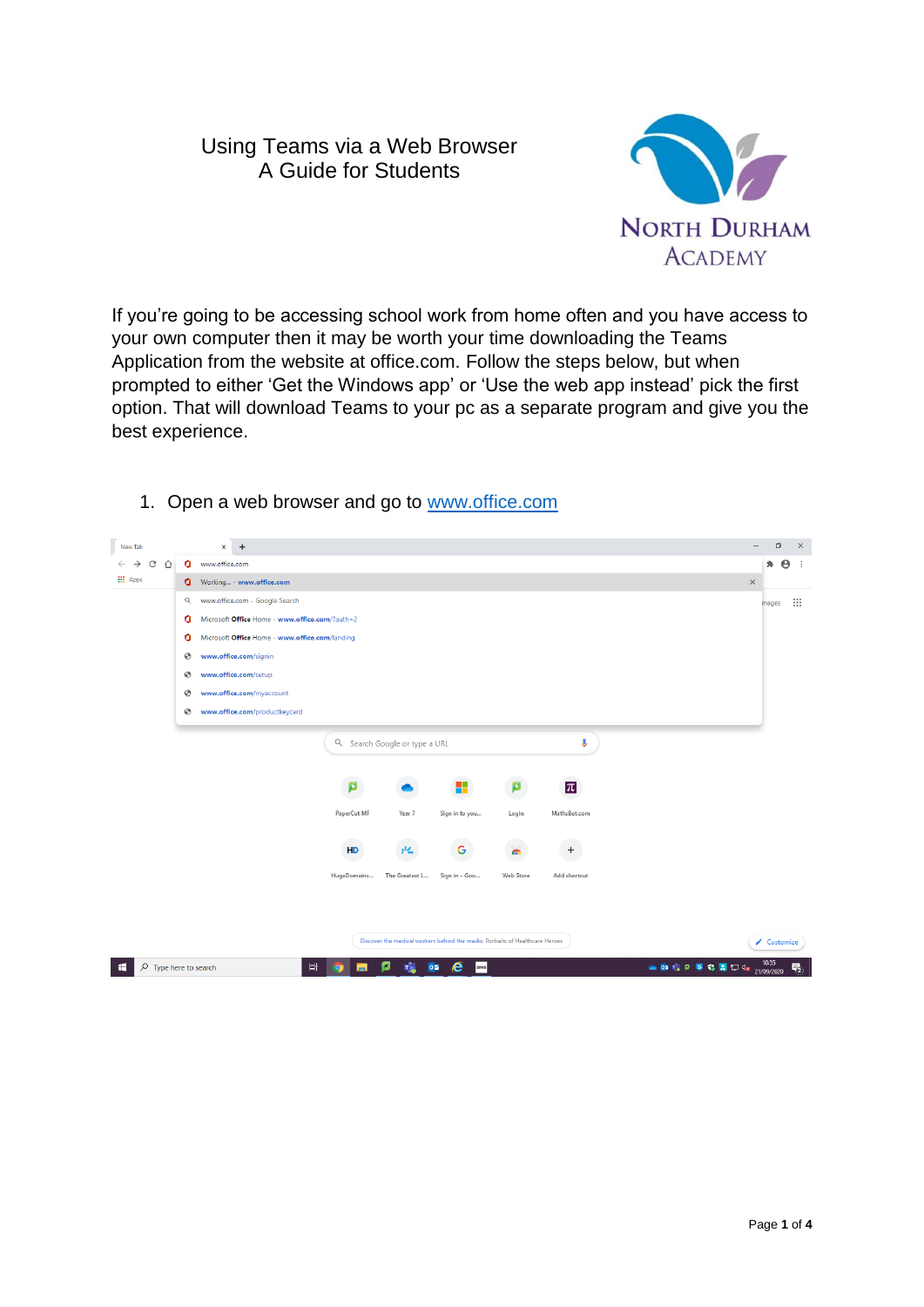2. Click the 'sign in' button in orange.



3. Sign in using your school email address and password.

| Sign in to your account<br>$\times$ +                                                                                                                                                 | - | $\Box$ |            | $\mathsf{X}$ |
|---------------------------------------------------------------------------------------------------------------------------------------------------------------------------------------|---|--------|------------|--------------|
| ← → C 企 · Ill login.microsoftonline.com/common/oauth2/authorize?client_id=4345a7b9-9a63-4910-a426-35363201d503&redirect_uri=https%3A%2F%2Fwww.office.com%2Flanding&response_ ☆ 鼻      |   |        | $\Theta$ : |              |
| <b>III</b> Apps                                                                                                                                                                       |   |        |            |              |
| Microsoft<br>Sign in<br>ima.student@ndacademy.co.uk<br>No account? Create one!<br>Can't access your account?<br>Sign-in options<br><b>Next</b><br>Terms of use Privacy & cookies      |   |        |            |              |
| <b>a b</b> $\mathbf{r}_s^2$ <b>b 5 c d</b> $\mathbf{r}_s^2$ <b>d 5 d d 10</b> <sup>-1037</sup><br>喘<br>02e<br>W<br>Ħ<br>ø<br>$O$ Type here to search<br>⊞<br>siMS<br><b>Part</b><br>о |   |        |            | Q            |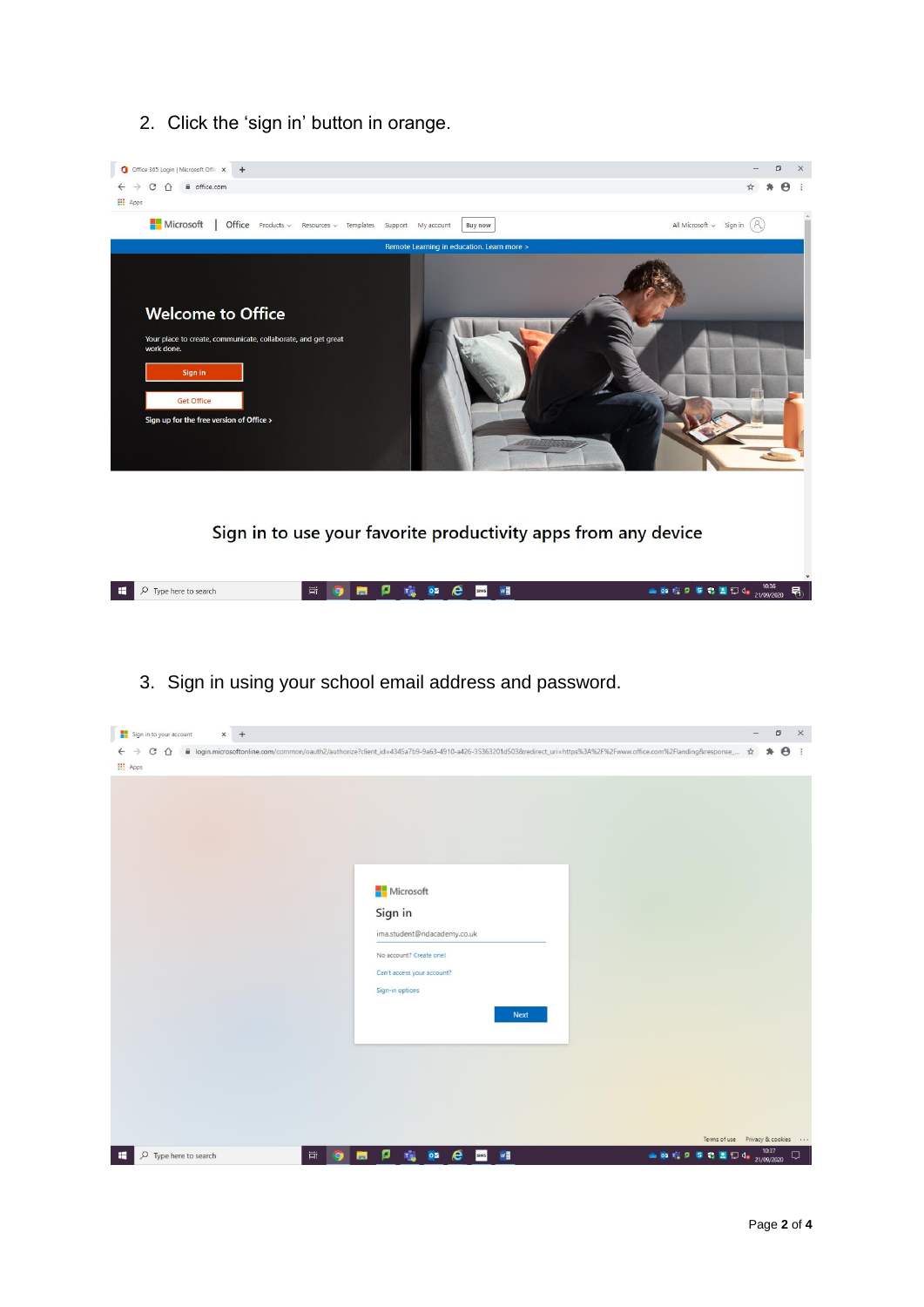4. From your home page, select the purple 'Teams' icon on the left.





5. This is your Teams homepage that contains links to every team that you're in.